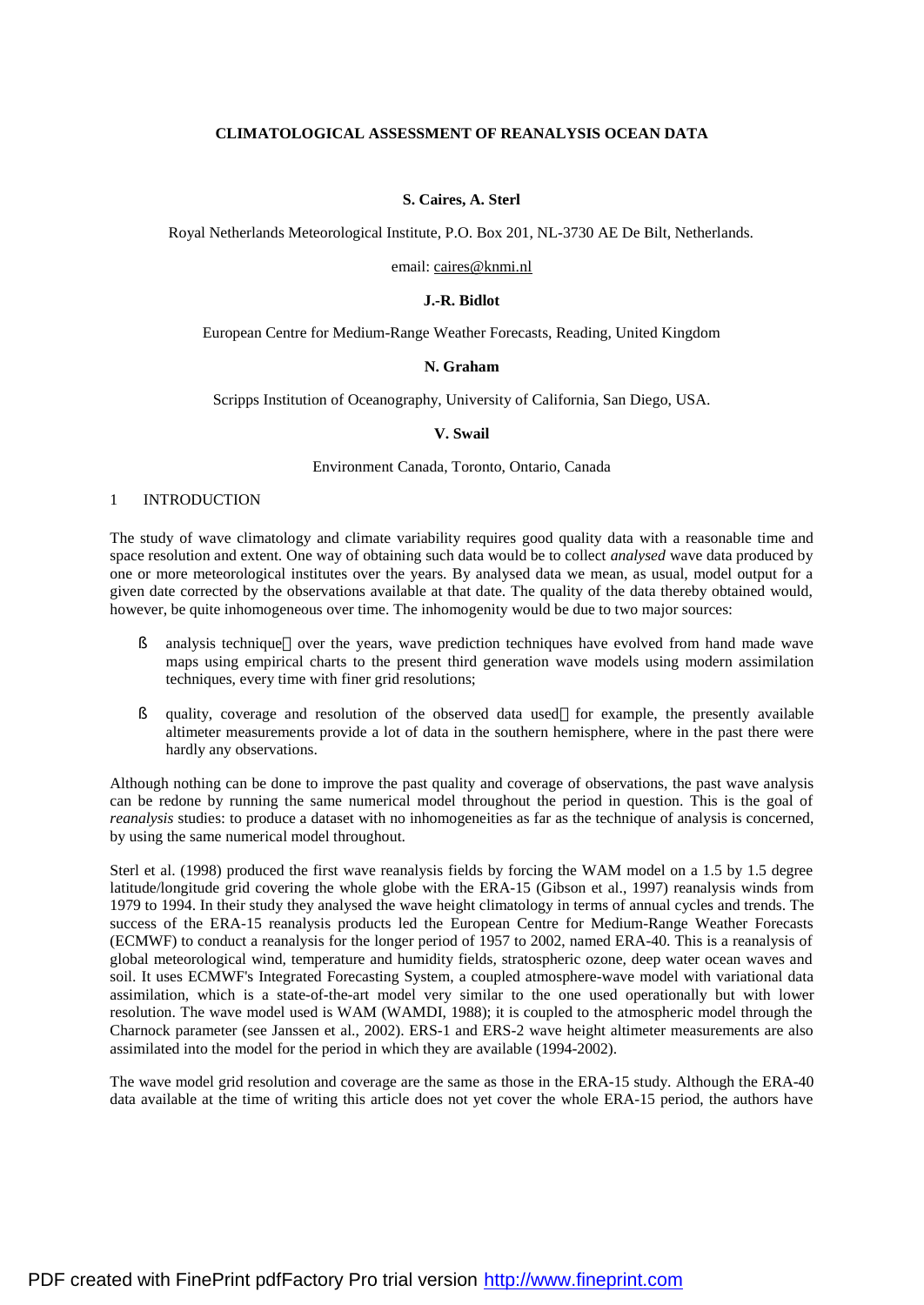compared the available ERA-40 and ERA-15 wind speed and wave data, and concluded that the ERA-40 data compare better with the observations than the corresponding ERA-15 data. The superiority of the ERA-40 data relative to the ERA-15 data can be attributed, among others, to local improvements in the wind fields due to the correction of errors identified in the ERA-15 reanalysis.

In parallel with the European reanalysis efforts, the American National Center for Atmospheric Research and the National Centers for Environmental Prediction (NCEP/NCAR) have also produced a global reanalysis of the surface winds from 1958-1997 which continues to be extended (Kalnay et al,1996). Cox and Swail (2001) used these winds to force the ODGP2 spectral ocean wave model (see Cox and Swail, 2001) on a 1.25 by 2.5 degree latitude/longitude grid to produce the first 40-year wave reanalysis covering the whole globe. These results were studied in terms of seasonal extremes of wave height by Wang and Swail (2001). Graham and Diaz (2002) used the same winds to force the Wavewatch III model (Tolman, 1999) on a 2.5 by 2.5 degree latitude/longitude grid covering the Pacific Ocean. Motivated by some deficiencies in the NCEP/NCAR reanalysis winds, Swail and Cox (2000) carried out an intensive kinematic reanalysis of the NCEP/NCAR surface wind fields in the North Atlantic; the resulting improved winds were used to force the OWI 3-G wave model (see Swail and Cox, 2000) on a 0.625 by 0.833 degree latitude/longitude grid. These results were studied in terms of seasonal extremes of wave height by Wang and Swail (2002).

Given the wealth of wave reanalysis data covering the last 4 decades, produced using different wave models and different quality wind fields, it is interesting to know which dataset is more adequate for which purpose. Without any assessment of the data, one may expect, for example, the dataset of Swail and Cox (2000), due to the high quality of the wind fields, to be the most appropriate for a study of the wind and wave conditions in the North Atlantic on a fine time scale, particularly for extremes, and the ERA-40 dataset to be the most adequate for a global study of the wave conditions in the late 1990's, as it is the only one benefiting from the assimilation of altimeter observations. However, it is not clear whether the datasets differ in terms of climatology, for instance in terms of monthly means, or in terms of large time scale features in the data, such as trends.

The goal of this article is to compare the different datasets of significant wave height  $(H_s)$  and wind speed  $(U_{10})$ 

in terms of their quality and in their description of the wave and wind conditions at different time scales. In section 2 the different reanalyses of wind and wave 6 hourly fields for 1988 and 1997 are validated against buoy data in both years and Topex altimeter data for 1997. The buoy wind speed measurements do not provide an independent assessment of the wind data since they are available in the COADS dataset, which was assimilated into all the wind reanalysis. The buoy significant wave height measurements and the Topex altimeter measurements were not used in the production of the reanalysis data and provide an independent assessment of the quantities. In section 3 we compare the fields of monthly means of the different datasets. In Section 4 we compare the trends from 1990 to 1997 in the different datasets. We finish in section 5 with final comments and conclusions.

# 2 DATA VALIDATION

# 2.1 Description of the observations

In order to compare the reanalysis results with buoy and altimeter observations, time and space scales must be brought as close to each other as possible. The reanalysis results are available at synoptic times (every 6 hours) and each value is an estimate of the average condition in a grid cell; on the other hand, both the buoy and the altimeter measurements are local. Since the ERA-40 resolution is in-between the resolution of the other reanalysis products we will use the resolution of the ERA-40 data as a reference (the implications of which are discussed in section 5). In order to make the time and space scales of the data compatible, the reanalysis data will be compared with 4-hour averages of buoy observations (which is the approximate time a 10 s wave would take to cross the diagonal of a 1.5 by 1.5 degree grid cell) and with the average of the altimeter measurements within a 1.5 by 1.5 degree cell. The origin of the buoy and altimeter data and the treatment we have applied to its measurements are described below.

The buoy data to be used in this study come from the NOAA database ([http://seaboard.ndbc.noaa.gov/\)](http://seaboard.ndbc.noaa.gov/). From all the NOAA data buoy locations available during this period, we have selected a total of 19 locations for these comparisons: 1 off the coast of Peru (buoy 32302), 4 around the Hawaiian Islands (buoys 51001, 51002, 51003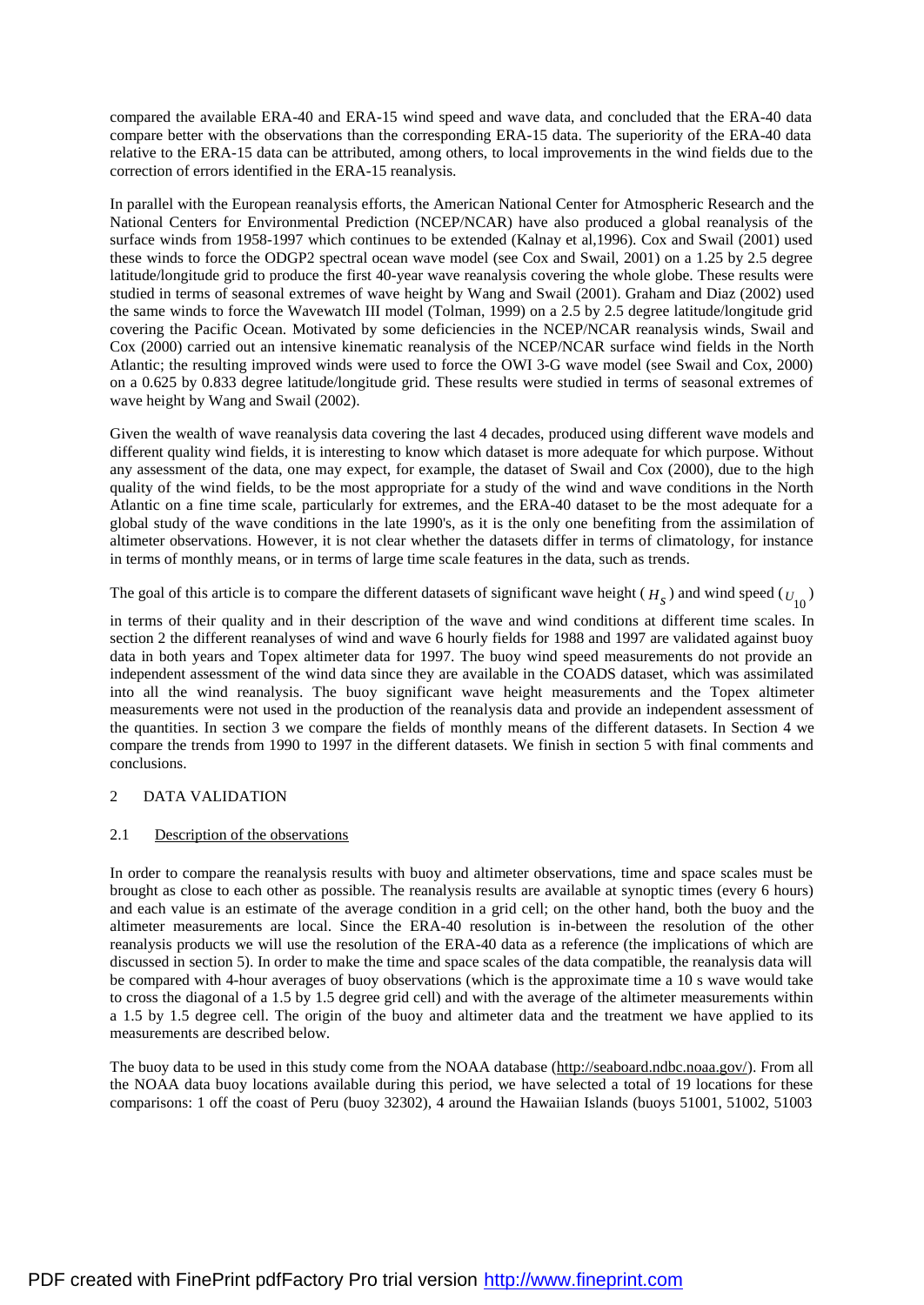and 51004), 3 in the Gulf of Mexico (buoys 42001, 42002 and 42003), 4 in the Northwest Atlantic (buoys 41001, 41002, 41010 and 44004), 3 off the coast of Alaska (46001, 46003 and 46004), 3 in the Northeast Pacific (46002, 46005 and 46006) and 1 off the coast of California (buoy 46059). The selection of the locations took into account their distance from the coast and the water depth. Only deep water locations can be taken into account since no shallow water effects are accounted for in the wave models, and the buoy should not be too close to the coast in order for the corresponding grid point to be located at sea. The locations of the buoys are shown in Figure 1. The buoy  $H<sub>S</sub>$  and wind speed measurements are available hourly from 20-minute and 10minute long records, respectively. These measurements have gone through some quality control; we do, however, still process the timeseries further. All the observations outside the range  $0.15 m < H<sub>s</sub> < 25 m$  are discarded. Observations that deviate more than 6 times the standard deviation of the monthly data from its mean, or more than 2 times the standard deviation of the monthly data from the previous observation, are identified as outliers and removed from the data. This procedure is executed 3 times. Sometimes buoys report every 2 or 3 hours rather than hourly. When such gaps occur they are filled in by linear interpolation. The hourly timeseries

resulting from the application of the 3 above procedures are used to produce a new timeseries at synoptic times by averaging the data over 4 hours around synoptic times. The synoptic timeseries still goes through another quality control: the removal of measurements during the 24 hours immediately preceding a gap of 18 hours or more. Experience has shown that before these gaps occur there is usually a sudden and unrealistic increase in wave height. When the anemometers of the buoys are not at a height of 10 metres, the wind speed measurements are adjusted to that height using a logarithmic profile under neutral stability. The reanalysis data at the synoptic time around which the buoy measurements were averaged is interpolated bilinearly to the buoy location.



Figure 1 – Location of the NOAA buoys used in the data assessment.

The Topex along track quality checked deep water altimeter measurements of  $H<sub>s</sub>$  and the normalized radar cross section ( $s<sub>0</sub>$ ) were obtained from the Southampton Oceanography Centre (SOC) GAPS interface at <http://www.soc.soton.ac.uk/ALTIMETER/> (Snaith, 2000). Although altimeters do not measure wind speeds directly, the altimeter backscatter depends and correlates highly with the sea surface wind speed. There are several empirical algorithms available to compute the wind speeds up to 20 m/s from  $s_0$ . The most widely used

algorithm is the one due to Witter and Chelton (1991), which is the operational altimeter wind speed algorithm for the Topex/Poseidon satellite altimeters and is the one used here. Caires and Sterl (2002) have compared the data produced using this algorithm and using a more recent algorithm of Gourrion et al. (2001) and the results were inconclusive as to if one of the algorithms should be preferred. For wind speed above 20 m/s the relation of Young (1993) is used. The satellite measurements are performed about every second with a spacing of about 5.8 km. From these we form altimeter "observations" by grouping together the consecutive observations crossing a

1.5 by 1.5 degrees latitude-longitude region (observations at most 30 seconds or  $1.5\sqrt{2}$  degrees apart). The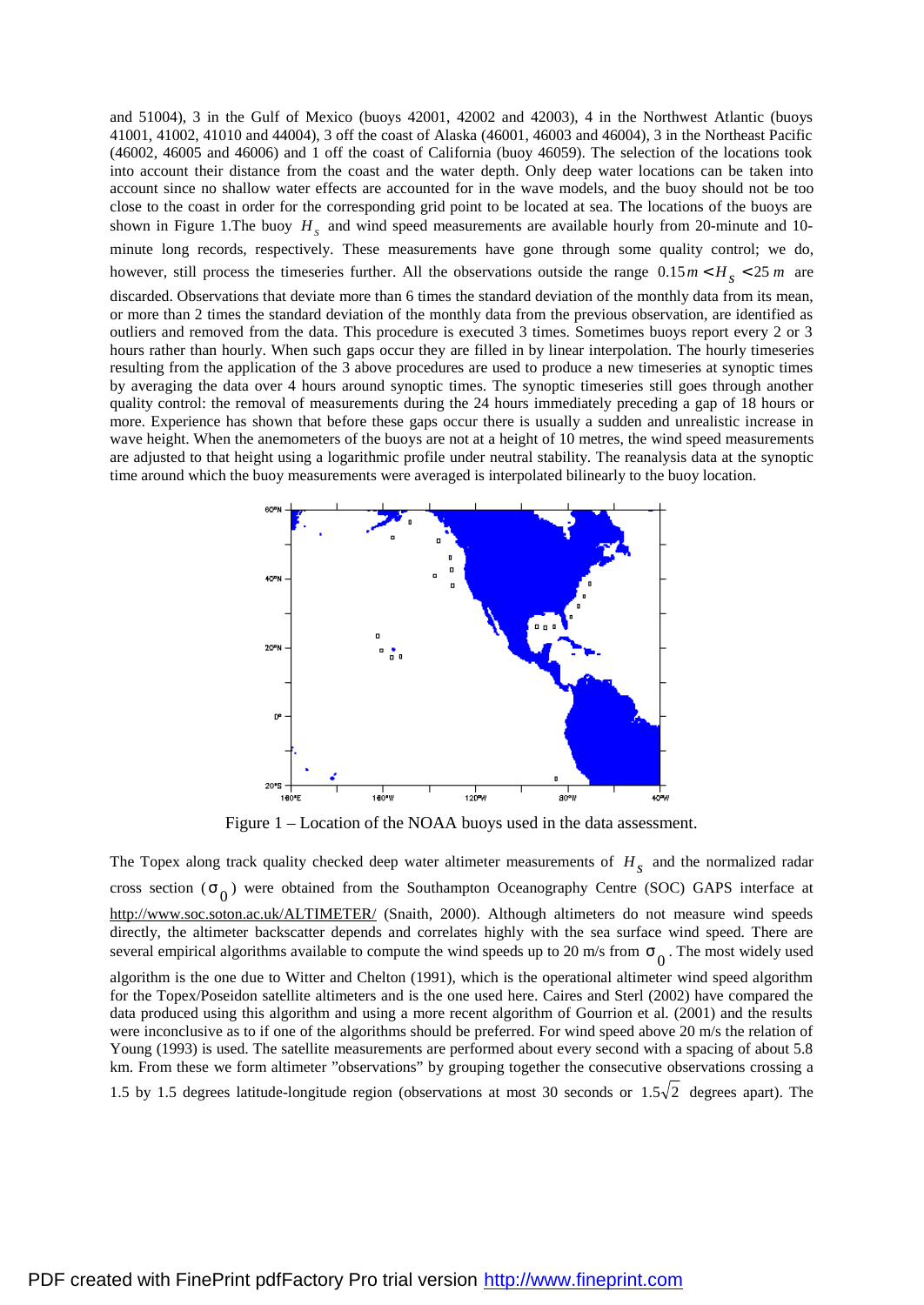altimeter observation is taken as the mean of these grouped data points after a quality control similar to the one applied to the buoy data. The reanalysis data at the synoptic times before and after the time of the altimeter observation are interpolated bilinearly to the mean observation location and these 2 data points are then linearly interpolated in time to the mean time of the observation.

We have assessed the different reanalysis data against the observations by looking at different plots such as scatter plots comparing the different reanalysis products with the buoy and altimeter observations, timeseries plots in the case of the buoy comparisons, histograms and quantile plots. Most of these plots are not shown here, but all are available at the ERA-40 ocean wave product validation and analysis webpage [\(http://www.knmi.nl/onderzk/oceano/waves/era40/index.html\)](http://www.knmi.nl/onderzk/oceano/waves/era40/index.html). The differences between the reanalysis products and the observations were also quantified by computing some standard statistics such as the bias ( $\bar{y} - \bar{x}$ ), the root-mean-square error ( $RMSE = \sqrt{n^{-1} \sum (y_i - x_i)^2}$  $RMSE = \sqrt{n^{-1} \sum (y_i - x_i)^2}$ , the scatter-index  $(SI = \sqrt{n^{-1} \sum [(y_i - \bar{y}) - (x_i - \bar{x})]^2} / \bar{x}$ , and the correlation coefficient  $\left(r = \sum_{i} (x_i - \bar{x})(y_i - \bar{y}) / \sqrt{\sum_{i} (x_i - \bar{x})^2} \sum_{i} (y_i - \bar{y})^2 \right)$ . In all these formulae the  $x_i$ 's represent the observations, the  $y_i$ 's represent the reanalysis products, and *n* the number of observations. An

overview of these results is presented in Tables 1 to 4 and will be commented separately in terms of wind speed and significant wave height in the following two subsections.

### 2.2 Wind speed

Based on the data assessment, the ERA-40 wind speeds compare better with the observations than the NCER/NCAR wind speeds. The kinematically improved wind speeds of Swail and Cox (2000) are clearly of superior quality.

|            |                  | 1988 |                |             |             | 1997      |      |             |                |             |             |           |      |
|------------|------------------|------|----------------|-------------|-------------|-----------|------|-------------|----------------|-------------|-------------|-----------|------|
| Region     | Reanalysis       | n    | $\overline{x}$ | <b>Bias</b> | <b>RMSE</b> | <b>SI</b> | ρ    | $\mathbf n$ | $\overline{x}$ | <b>Bias</b> | <b>RMSE</b> | <b>SI</b> | ρ    |
| Peru Coast | <b>ERA-40</b>    | 1460 | 6.84           | 0.28        | 1.23        | 0.18      | 0.81 |             |                |             |             |           |      |
|            | <b>NCEP/NCAR</b> | 1460 | 6.84           | 0.28        | 1.43        | 0.20      | 0.76 |             |                |             |             |           |      |
| Hawaiian   | <b>ERA-40</b>    | 3396 | 7.07           | $-0.36$     | 1.41        | 0.19      | 0.81 | 5456        | 7.31           | $-0.33$     | 1.37        | 0.18      | 0.85 |
| Islands    | <b>NCEP/NCAR</b> | 3396 | 7.07           | $-0.75$     | 1.74        | 0.22      | 0.74 | 5456        | 7.31           | $-0.63$     | 1.66        | 0.21      | 0.79 |
| Gulf of    | <b>ERA-40</b>    | 3032 | 5.82           | $-0.17$     | 1.56        | 0.27      | 0.86 | 3664        | 6.03           | $-0.62$     | 1.71        | 0.26      | 0.85 |
| Mexico     | NCEP/NCAR        | 3032 | 5.82           | 0.59        | 1.86        | 0.30      | 0.81 | 3664        | 6.03           | $-0.07$     | 1.82        | 0.30      | 0.80 |
| Northwest  | <b>ERA-40</b>    | 3219 | 7.30           | $-0.26$     | 1.92        | 0.26      | 0.82 | 4463        | 6.91           | $-0.23$     | 1.89        | 0.27      | 0.84 |
| Atlantic   | <b>NCEP/NCAR</b> | 3219 | 7.30           | 0.42        | 2.14        | 0.29      | 0.79 | 4463        | 6.91           | 0.05        | 2.10        | 0.30      | 0.80 |
|            | Swail&Cox        | 3046 | 7.39           | 0.27        | 1.17        | 0.15      | 0.94 | 3157        | 7.16           | 0.30        | 1.19        | 0.16      | 0.95 |
| Alaska     | <b>ERA-40</b>    | 4051 | 8.18           | 0.22        | 1.92        | 0.23      | 0.87 | 3787        | 7.56           | 0.05        | 1.86        | 0.25      | 0.86 |
|            | NCEP/NCAR        | 4051 | 8.18           | 0.63        | 2.26        | 0.26      | 0.84 | 3787        | 7.56           | 0.40        | 2.16        | 0.28      | 0.83 |
| Northeast  | <b>ERA-40</b>    | 1942 | 7.42           | 0.03        | 1.65        | 0.22      | 0.88 | 1557        | 7.78           | $-0.01$     | 1.68        | 0.22      | 0.88 |
| Pacific    | <b>NCEP/NCAR</b> | 1942 | 7.42           | 0.40        | 1.87        | 0.25      | 0.86 | 1557        | 7.78           | 0.27        | 1.99        | 0.25      | 0.83 |
| California | <b>ERA-40</b>    |      |                |             |             |           |      | 1408        | 7.19           | $-0.24$     | 1.49        | 0.20      | 0.88 |
|            | <b>NCEP/NCAR</b> |      |                |             |             |           |      | 1408        | 7.19           | 0.04        | 1.60        | 0.22      | 0.86 |

Table 1 – Wind speed (m/s) statistics of different reanalysis products versus buoy measurements at different ocean basins and Topex measurements.

The analysis of the buoy assessments according to the basin is as follows. On the Peru Coast there are only buoy measurements from one location available in 1988, and none in 1997. Throughout 1988 the NCEP/NCAR winds overestimated the buoy measurements at this location. As can be observed in Table 1, the comparative statistics of both reanalyses are very similar. The ERA-40 winds underestimate the observations in March and April, and overestimate them throughout the rest of the year. At the buoy locations around the Hawaiian Islands both ERA-40 and NCEP/NCAR underestimate the measurements all year through, both in 1988 and 1997. In the Gulf of Mexico the wind conditions are underestimated by ERA-40 and overestimated all through 1988 by NCEP/NCAR; for 1997 the behaviour differs with some months being overestimated and others underestimated. The buoy observations located off the East Coast of the United States can also be used to assess the Swail and Cox (2000) wind fields. As the results presented in Table 1 testify, their wind speed fields compare much better with the observations than the ERA-40 and the NCEP/NCAR wind speeds; scatter-index values of about 15%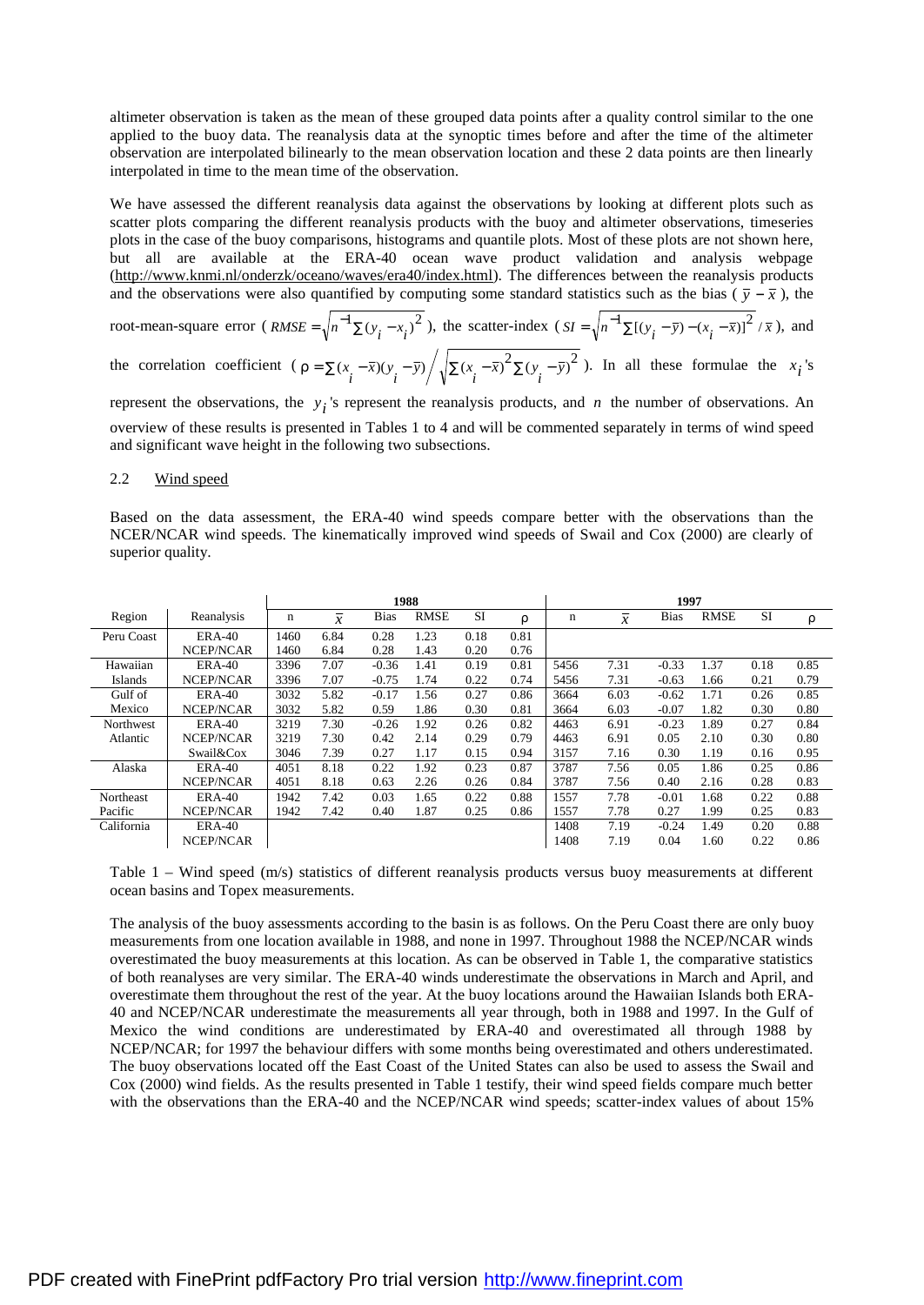compared with above 25% for the other products. Here, as in the rest of the locations, the ERA-40 wind speeds compare slightly better with the observations than the NCEP/NCAR winds. In the buoy locations off the Alaska Coast both ERA-40 and NCEP/NCAR wind speed overestimate the observations except in July and August, when both underestimate them. In the Northeast Pacific locations the total year bias of the ERA-40 data is very close to zero; in terms of monthly bias the data is underestimated from June to September and overestimated in the rest of the year. The NCEP/NCAR data overestimates the observations in most of the months. On the coast of California there are only observations available in 1997, where the ERA-40 data has a higher bias but less dispersion than the NCEP/NCAR wind speeds.

| Region                         | Reanalysis | n     | $\mathcal{X}$ | <b>Bias</b> | <b>RMSE</b> | SI   | ρ    |
|--------------------------------|------------|-------|---------------|-------------|-------------|------|------|
| $20^{\circ}$ N-80 $^{\circ}$ N | $ERA-40$   | 4769  | 8.12          | $-0.72$     | 1.64        | 0.18 | 0.92 |
|                                | NCEP/NCAR  | 4707  | 8.12          | $-0.40$     | 1.73        | 0.21 | 0.89 |
|                                | Swail&Cox  | 1810  | 8.07          | $-0.37$     | 1.50        | 0.18 | 0.92 |
| $20^{\circ}S - 20^{\circ}N$    | $ERA-40$   | 7326  | 6.60          | $-0.39$     | 1.35        | 0.20 | 0.86 |
|                                | NCEP/NCAR  | 7142  | 6.62          | $-0.45$     | 1.77        | 0.26 | 0.76 |
|                                | Swail&Cox  | 767   | 6.42          | $-0.29$     | 1.51        | 0.23 | 0.80 |
| $80^{\circ}$ S-20 $^{\circ}$ S | $ERA-40$   | 11468 | 9.66          | $-0.89$     | 1.79        | 0.16 | 0.91 |
|                                | NCEP/NCAR  | 11427 | 9.69          | $-0.86$     | 2.33        | 0.22 | 0.82 |

Table 2 – Wind speed (m/s) 1997 statistics of different reanalysis products versus Topex measurements at different ocean latitude bands.

A global view of the wind quality can be obtained by comparing the reanalysis data with the Topex altimeter observations. We have considered three latitude bands in our comparisons: north of 20ºN, south of 20ºS and the region between 20ºS and 20ºN. The statistics of the different reanalysis comparisons with the Topex measurements are presented in Table 2. Note that the dataset of Swail and Cox (2000) does not cover the whole longitude range of the other 2 products, and therefore the comparisons are for a much smaller dataset; the statistics are representative of the quality of the dataset but should not be compared with the statistics of the other two reanalysis products. The ERA-40 winds compare better with the observations than the NCEP/NCAR data, especially in the southern region where the RMSE of NCEP/NCAR data is 0.5 m/s higher the one of the ERA-40 data. Both reanalyses compare better with observations in the northern region than in the southern, but in the case of ERA-40 only marginally. The Swail and Cox (2000) dataset compares better with the observations in the northern region than in the Tropics.

It should be noted that there is more than one 10 metre wind speed parameter available from the ERA-40 reanalysis, namely the *10 m atmospheric wind speed* and the *10 m wave model wind speed*—the one used in this study. The differences between these two  $U_{10}$  products have to do with way the coupling of the wave model

with the atmosphere is done and with the 3D-var assimilation scheme used in ERA-40. Roughly speaking, the wave model is forced by hourly winds from the latest 6-h forecast instead of by the analysed winds (see Janssen et al., 2002).

# 2.3 Wave height

In terms of significant wave height we are able not only to assess the 4 different reanalysis products but also the effect of forcing different wave models using the same wind field. The NCEP/NCAR winds fields were used to produce the Cox and Swail (2001) data as well as the Graham and Diaz (2002) data. In an independent study the ERA-40 wind fields for 1988 were also used to force the ODGP2 spectral ocean wave model, used to produce also the Cox and Swail (2001) data, on a 1.25 by 2.5 degree latitude/longitude grid covering the whole globe. We shall refer to this dataset as ERA40/ODGP2.

In general terms the dataset of Swail and Cox (2000) is the one that compares better with observations in the North Atlantic. The two wave datasets produced with the NCEP/NCAR winds in the Pacific seem to be of similar quality, but the timeseries compare quite differently: there are periods of overestimation, for instance, in the data of Cox and Swail (2001) corresponding to periods of underestimation in the Graham and Diaz (2002) dataset. The ERA-40 data quality is much better for 1997 than for 1988, which seems to be a direct result of the assimilation of the ERS-2 significant wave height altimeter measurements in 1997. The quality of the Cox and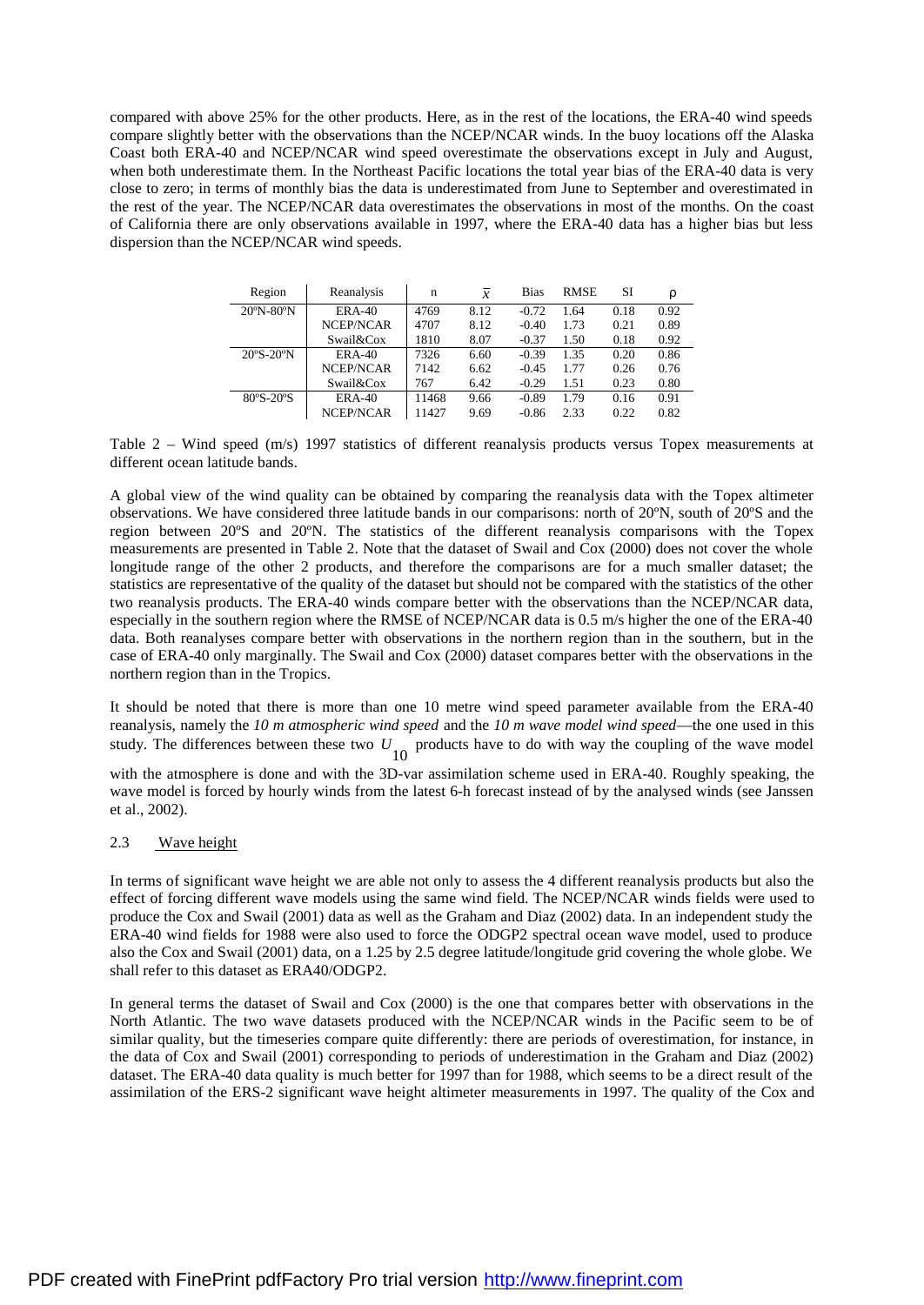Swail (2001) data is similar to the ERA-40 data for 1988, and remains essentially the same for 1997, whereas the ERA-40 quality is close to that of the Swail and Cox (2000) dataset for 1997. The data produced by forcing the ODGP2 spectral wave model with the ERA-40 wind compares generally better with the buoy observations than the ERA-40 data. A close look at the timeseries shows that the ERA40/ODGP2 data captures high significant wave height peaks better than does the ERA-40 data.

|                |               | 1988        |                |             |             |      | 1997 |      |                |             |             |           |      |
|----------------|---------------|-------------|----------------|-------------|-------------|------|------|------|----------------|-------------|-------------|-----------|------|
| Region         | Reanalysis    | $\mathbf n$ | $\overline{x}$ | <b>Bias</b> | <b>RMSE</b> | SI   | ρ    | n    | $\overline{x}$ | <b>Bias</b> | <b>RMSE</b> | <b>SI</b> | ρ    |
| Peru Coast     | <b>ERA-40</b> | 1461        | 2.21           | $-0.02$     | 0.35        | 0.16 | 0.82 |      |                |             |             |           |      |
|                | ERA-40/ODGP2  | 1461        | 2.21           | $-0.30$     | 0.42        | 0.14 | 0.86 |      |                |             |             |           |      |
|                | Cox&Swail     | 1461        | 2.21           | $-0.24$     | 0.41        | 0.15 | 0.82 |      |                |             |             |           |      |
|                | Graham&Diaz   | 1337        | 2.25           | $-0.14$     | 0.39        | 0.16 | 0.83 |      |                |             |             |           |      |
| Hawaiian       | <b>ERA-40</b> | 3399        | 2.20           | $-0.23$     | 0.44        | 0.17 | 0.85 | 5569 | 2.37           | $-0.16$     | 0.36        | 0.13      | 0.89 |
| <b>Islands</b> | ERA-40/ODGP2  | 3399        | 2.20           | $-0.31$     | 0.47        | 0.16 | 0.86 |      |                |             |             |           |      |
|                | Cox&Swail     | 3399        | 2.20           | $-0.16$     | 0.41        | 0.17 | 0.82 | 5569 | 2.37           | $-0.31$     | 0.48        | 0.16      | 0.84 |
|                | Graham&Diaz   | 3261        | 2.18           | $-0.45$     | 0.62        | 0.20 | 0.80 | 5076 | 2.34           | $-0.37$     | 0.58        | 0.19      | 0.84 |
| Gulf of        | <b>ERA-40</b> | 3452        | 1.14           | $-0.29$     | 0.46        | 0.32 | 0.93 | 3672 | 1.09           | $-0.10$     | 0.31        | 0.31      | 0.92 |
| Mexico         | ERA-40/ODGP2  | 3452        | 1.14           | 0.15        | 0.34        | 0.34 | 0.93 |      |                |             |             |           |      |
|                | Cox&Swail     | 3452        | 1.14           | 0.33        | 0.49        | 0.32 | 0.90 | 3672 | 1.09           | 0.27        | 0.42        | 0.29      | 0.90 |
| Northwest      | <b>ERA-40</b> | 3604        | 1.94           | $-0.44$     | 0.63        | 0.23 | 0.91 | 4785 | 1.74           | $-0.15$     | 0.44        | 0.24      | 0.93 |
| Atlantic       | ERA-40/ODGP2  | 3604        | 1.94           | $-0.21$     | 0.48        | 0.22 | 0.90 |      |                |             |             |           |      |
|                | Cox&Swail     | 3604        | 1.94           | 0.00        | 0.51        | 0.26 | 0.86 | 4785 | 1.74           | $-0.02$     | 0.48        | 0.27      | 0.88 |
|                | Swail&Cox     | 3431        | 1.97           | 0.01        | 0.40        | 0.20 | 0.91 | 3479 | 1.87           | 0.03        | 0.41        | 0.22      | 0.92 |
| Alaska         | <b>ERA-40</b> | 4054        | 3.17           | $-0.34$     | 0.71        | 0.20 | 0.94 | 3789 | 2.87           | $-0.20$     | 0.51        | 0.16      | 0.95 |
|                | ERA-40/ODGP2  | 4054        | 3.17           | $-0.10$     | 0.59        | 0.18 | 0.93 |      |                |             |             |           |      |
|                | Cox&Swail     | 4054        | 3.17           | 0.30        | 0.73        | 0.21 | 0.92 | 3789 | 2.87           | 0.20        | 0.66        | 0.22      | 0.92 |
|                | Graham&Diaz   | 3641        | 3.11           | $-0.14$     | 0.81        | 0.26 | 0.91 | 3436 | 2.80           | $-0.21$     | 0.76        | 0.26      | 0.91 |
| Northeast      | <b>ERA-40</b> | 2179        | 2.83           | $-0.16$     | 0.63        | 0.22 | 0.93 | 1916 | 2.90           | $-0.14$     | 0.47        | 0.15      | 0.94 |
| Pacific        | ERA-40/ODGP2  | 2179        | 2.83           | $-0.08$     | 0.51        | 0.18 | 0.93 |      |                |             |             |           |      |
|                | Cox&Swail     | 2179        | 2.83           | 0.14        | 0.58        | 0.20 | 0.93 | 1916 | 2.90           | 0.19        | 0.61        | 0.20      | 0.91 |
|                | Graham&Diaz   | 1931        | 2.68           | $-0.01$     | 0.63        | 0.23 | 0.93 | 1699 | 2.80           | $-0.02$     | 0.64        | 0.23      | 0.92 |
| California     | <b>ERA-40</b> |             |                |             |             |      |      | 1460 | 2.59           | $-0.13$     | 0.43        | 0.16      | 0.95 |
|                | Cox&Swail     |             |                |             |             |      |      | 1460 | 2.59           | 0.01        | 0.47        | 0.18      | 0.92 |
|                | Graham&Diaz   |             |                |             |             |      |      | 1336 | 2.54           | $-0.08$     | 0.53        | 0.21      | 0.92 |

Table 3 – Significant wave height (m) statistics of different reanalysis products versus buoy measurements at different ocean basins.

| Region                         | Reanalysis    | n     | $\mathcal{X}$ | <b>Bias</b> | <b>RMSE</b> | SI   | ρ    |
|--------------------------------|---------------|-------|---------------|-------------|-------------|------|------|
| $20^{\circ}$ N-80 $^{\circ}$ N | $ERA-40$      | 4769  | 2.66          | $-0.22$     | 0.45        | 0.15 | 0.96 |
|                                | Cox&Swail     | 4707  | 2.66          | $-0.01$     | 0.59        | 0.22 | 0.91 |
|                                | Swail&Cox     | 1810  | 2.54          | $-0.04$     | 0.40        | 0.16 | 0.95 |
|                                | Graham&Diaz   | 2517  | 2.78          | $-0.23$     | 0.76        | 0.26 | 0.89 |
| $20^{\circ}S - 20^{\circ}N$    | $ERA-40$      | 7326  | 2.06          | $-0.06$     | 0.24        | 0.11 | 0.93 |
|                                | Cox&Swail     | 7142  | 2.07          | $-0.12$     | 0.40        | 0.18 | 0.80 |
|                                | Swail&Cox     | 767   | 1.81          | 0.09        | 0.29        | 0.15 | 0.85 |
|                                | Graham&Diaz   | 4041  | 2.17          | $-0.26$     | 0.50        | 0.20 | 0.82 |
| $80^{\circ}$ S-20 $^{\circ}$ S | <b>ERA-40</b> | 11468 | 3.41          | $-0.25$     | 0.47        | 0.12 | 0.95 |
|                                | Cox&Swail     | 11427 | 3.42          | 0.00        | 0.72        | 0.21 | 0.86 |
|                                | Graham&Diaz   | 6116  | 3.40          | $-0.24$     | 0.93        | 0.26 | 0.79 |

Table 4 – Significant wave height (m) 1997 statistics of different reanalysis products versus Topex measurements at different latitude bands.

In the different ocean basins the reanalysis products compare with the buoy observations as follows. As for the wind speed assessment, comparisons in the Peru Coast buoy location are available only for 1988. The ERA-40, the Cox and Swail (2001) and the Graham and Diaz (2002) datasets all cover this location. The datasets show comparable quality. The bias of ERA-40 data is closer to zero than that of the other two products, but this is because the monthly biases oscillate between months of underestimation and overestimation. In the locations around the Hawaiian Islands the quality of the ERA-40 and Cox and Swail (2001) data is quite similar. The Graham and Diaz (2002) dataset compares worse with the observations, maybe because the grid used to run the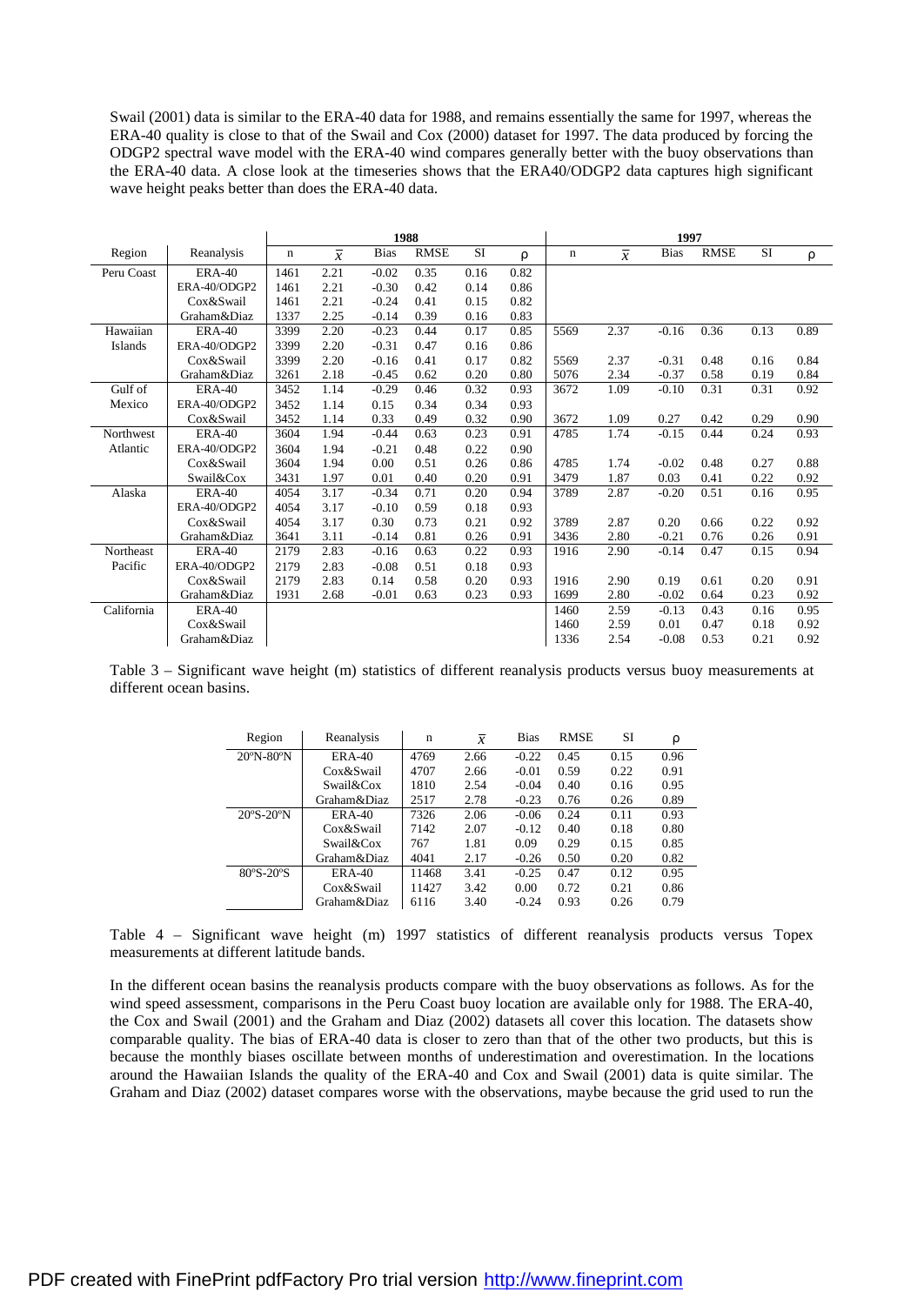wave model is too coarse and misses most of the topographic features in that region. The ERA-40 data persistently underestimates the wave conditions in the Atlantic locations for 1988, the dataset of Swail and Cox (2000) comparing better with the observations. For 1997 all 3 datasets compare well with the observations. In the comparisons with the buoy observations off the Alaska Coast and off the coast of the Northeast Pacific the quality of the ERA-40 and the Cox and Swail (2001) datasets is comparable for 1988, but the quality of the ERA-40 data is superior for 1997. In the location off the coast of California, where observations are available for 1997, the ERA-40 dataset compares slightly better with the observations than the other two products available.

For the Topex comparisons, the Swail and Cox (2000) results are the closest to the observations; however, the ERA-40 data shows also low scatter-index and root-mean-square error, but consistently underestimates the data. The Graham and Diaz (2002) data shows the worst correspondence with the measurements.



Figure 2 – Graphs comparing histograms of Topex significant wave height observations (full lines) and the histograms of the corresponding reanalysis products (dashed lines), and corresponding quantile plots; data from February 1997. From left to right: ERA-40 data; Cox and Swail (2001) data; Graham and Diaz (2002) data; Swail and Cox (2000) data.



Figure 3 – The same as Figure 2 but for data from December 1997.

The histograms comparing the reanalysis data with the Topex observations help visualising the differences and deficiencies of the datasets. Figure 2 and 3 show the histograms and quantile plots of the Topex significant wave height observations and the corresponding reanalysis data for February and December 1997, respectively. The ERA-40 underestimates most of the high peaks of significant wave height and shows good correspondence with the observations at low sea states. On the other hand, the Cox and Swail data tend to overestimate high sea states. The Swail and Cox (2000) data shows quite a good correspondence with the observations, apart from some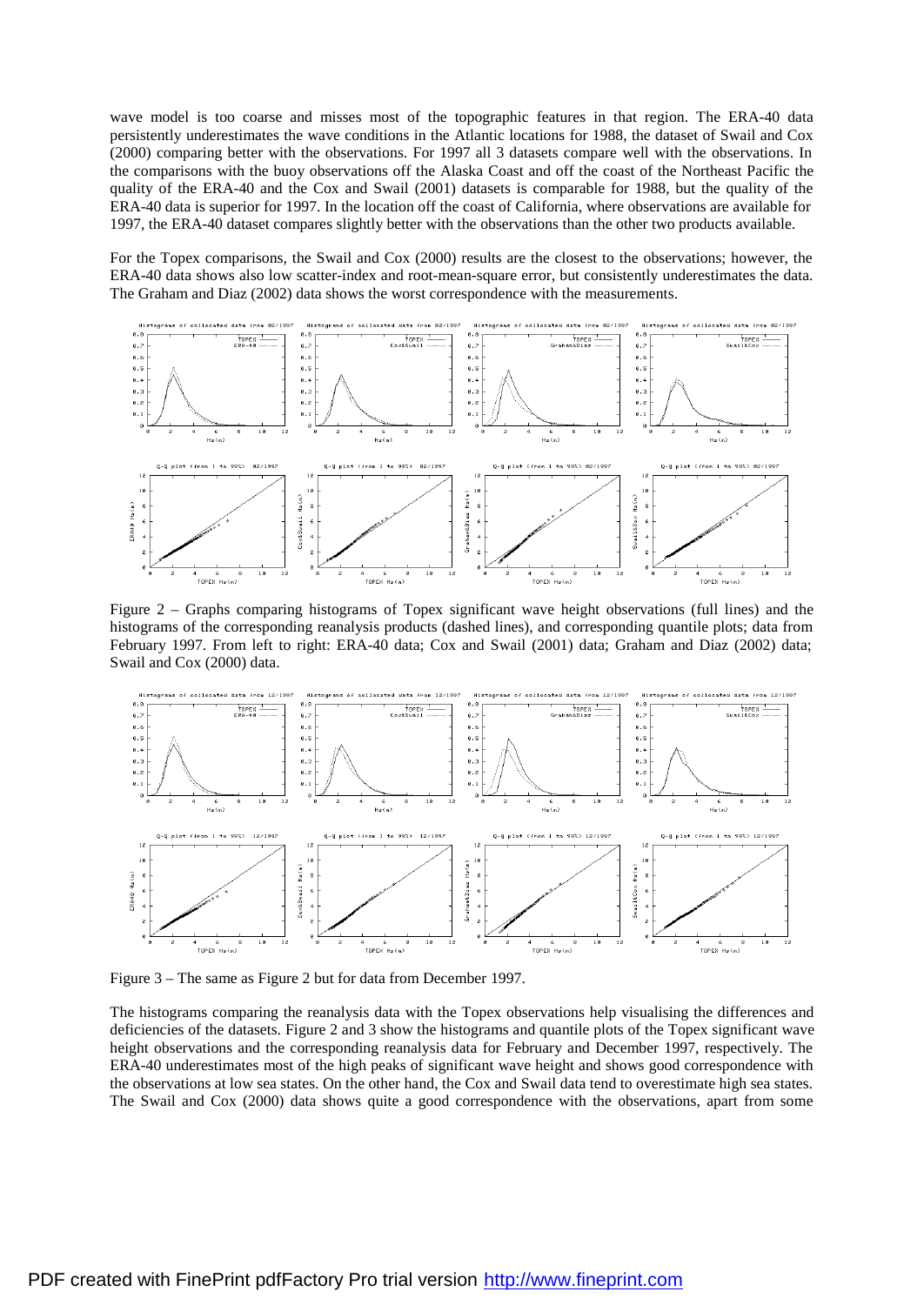underestimation of the severe seas. The data of Graham and Diaz (2002) has negative bias for sea states with significant wave height below 6 m and positive above this value.

It should be noted that the dataset of Graham and Diaz (2002) was tuned in order to give the best results for major winter swell events from 1981 to 1998. This tuning produced a good agreement between the data and high wave observations, but made the agreement worse for smaller waves.

## 3 COMPARISON OF MONTHLY MEANS

We have produced and analysed surface plots with the relative differences between the significant wave height and wind speed data of different reanalyses. For the years of 1988 and 1997, where we had not only the monthly means available but also the synoptic data, we have applied the Mann-Whitney non-parametric test (see e.g. Mood et al., 1974, pp. 522-4) to find where the differences were significant at a 5% level.



Figure 4 – Surface plots of the relative differences between the December 1997 monthly means of the wind speeds from the different reanalysis, with the regions where the differences are significant at a 5% level shaded. From left to right: ERA-40 versus NCEP/NCAR data; ERA-40 versus Swail and Cox (2000) data; NCEP/NCAR versus Swail and Cox (2000) data.

In the wind speed comparisons the ERA-40 and the NCEP/NCAR data differ mainly in the tropics, in the Southern Hemisphere, and in coastal regions. There are no significant differences in the northern storm tracks. In the comparisons between ERA-40 and Swail and Cox (2000) data the differences are mainly south of 30° N and in the coastal regions. Between NCEP/NCAR and the Swail and Cox (2000) data no pattern can de identified in the differences; they are significant only in the coastal locations, probably because errors in the incorporation of the surface wind data from COADS in the production of the NCEP/NCAR dataset were corrected in the study of Swail and Cox (2000) (regardless of the location of the anemometers, the assimilation scheme treated all observations at a 10-m reference level). Figure 4 presents surface plots of the relative differences between the various wind reanalyses for February 1997: the plots are representative of the extent of the significant differences throughout the studied period.

Figure 5 shows the surface plots of the relative differences between the significant wave height of the different reanalyses for December 1997.

In spite of the fact that the differences between the ERA-40 winds and the NCEP/NCAR winds are only significant south of 20<sup>°</sup> N, the ERA-40 and Cox and Swail (2001) significant wave height fields are significantly different almost everywhere. Even the Cox and Swail (2001) and the Graham and Diaz (2002) significant wave height fields, which were produced from the same wind fields, are significantly different everywhere. The only fields that show some agreement are those of Cox and Swail (2001) and the Swail and Cox (2000), most of the differences being south of 30º N. These differences are due, at least in part, to the explicit treatment of tropical storms wind fields in Swail and Cox (2000), whereby the tropical storm wind fields are rigorously reanalyzed using National Hurricane Center high quality, high resolution reconnaissance data, and incorporated into the kinematic analysis.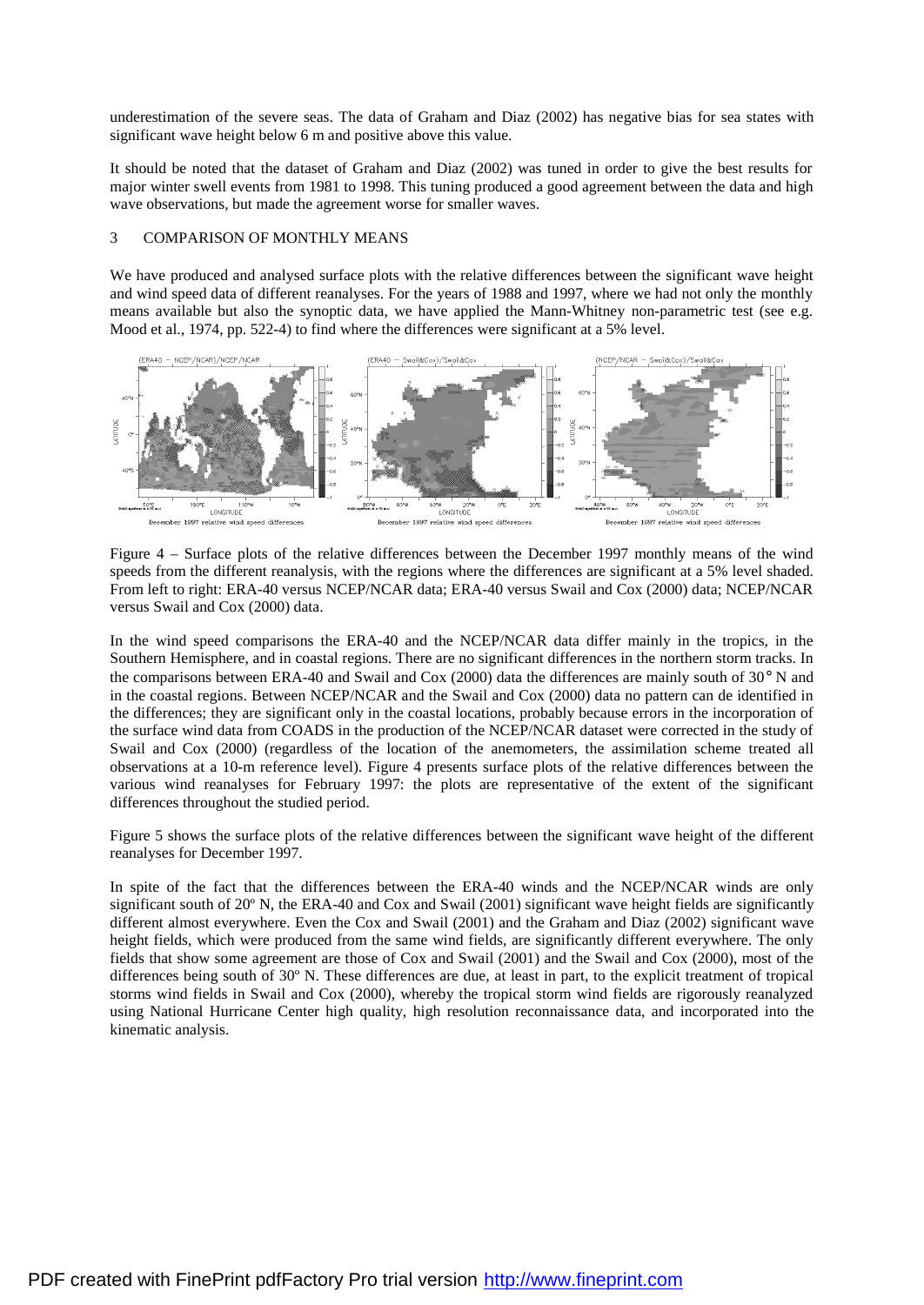

Figure 5 - Surface plots of the relative differences between the December 1997 monthly means of the significant wave height from the different reanalysis, with the regions where the differences are significant at a 5% level shaded. Top left panel: ERA-40 versus Cox and Swail (2001) data; top central panel: ERA-40 versus Swail and Cox (2000) data; top right panel: ERA-40 versus Graham and Diaz (2002) data; bottom left panel: Cox and Swail (2001) versus Graham and Diaz (2002) data; bottom right panel: Cox and Swail (2001) versus Swail and Cox (2000) data.

### 4 TRENDS

We have used the monthly mean fields of the different products to compute the trends from 1990 to 1997 for the various months. There is no physical meaning in these trends, since it is a small period and therefore only representative of an oscillation within a multi-decadal trend. We do, however, compute the trends with the objective of having a synthesised evaluation of the differences in the datasets at this time scale.



Figure 6 – Surface plots of the trend in the January monthly mean wind speed data of the different reanalyses from 1990 to 1997, with the areas where the trend is significant at a 5% level shaded. From left to right: ERA-40 data; NCEP/NCAR data; Swail and Cox (2000) data.

The trend analysis was done in the same way as described in Wang and Swail (2001). The Mann-Kendall nonparametric test was used to identify the significant trends at a 5% level and the trend estimator is based on Kendall's rank correlation.

Figure 6 presents the trends of the wind fields from the different reanalyses for the month of January. As for the other months, the regions with significant trends in the NCEP/NCAR and Swail and Cox (2000) wind fields are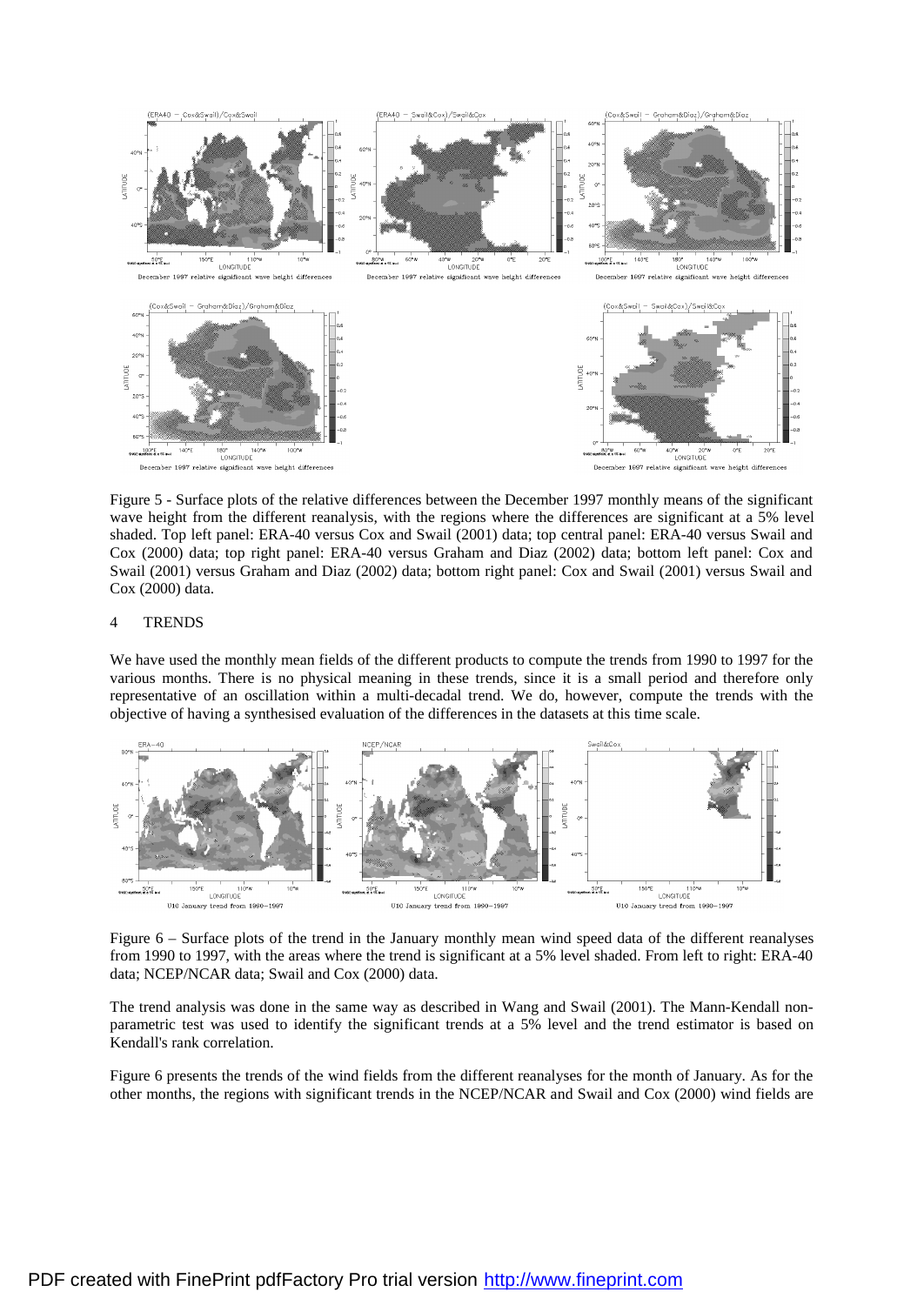essentially the same. The trend patterns and significant regions in the ERA-40 and NCEP/NCAR wind fields are also similar.

The ERA-40 trends in significant wave height are corrupted because erroneous Fast Delivery Product (FDP) ERS-1 significant wave height measurements were assimilated into ERA-40 from January 1992 until May 1993. This period will be rerun with no data assimilation, but the data was not yet available for this study. The data trends are presented here with this caveat.



Figure 7 - Surface plots of the trend in the January monthly mean significant wave height data of the different reanalyses from 1990 to 1997, with the areas where the trend is significant at a 5% level shaded. Top left panel: ERA-40 data; top right panel: Cox and Swail (2001) data; bottom left panel: Swail and Cox (2000) data; bottom right panel: Graham and Diaz (2002) data.

For all calendar months, the trends in the Graham and Diaz (2002), Cox and Swail (2001) and Swail and Cox (2000) data have a similar pattern, although the trends of the latter are somewhat more pronounced. The ERA-40 trends have a different pattern from that of the other products, but the areas of significance tend to be the same. Figure 7 presents the trends of the significant wave height fields of the various reanalyses for the month of January.

### 5 CONCLUSIONS

We have collected, assessed and compared the wind speed and significant wave height data from several reanalyses.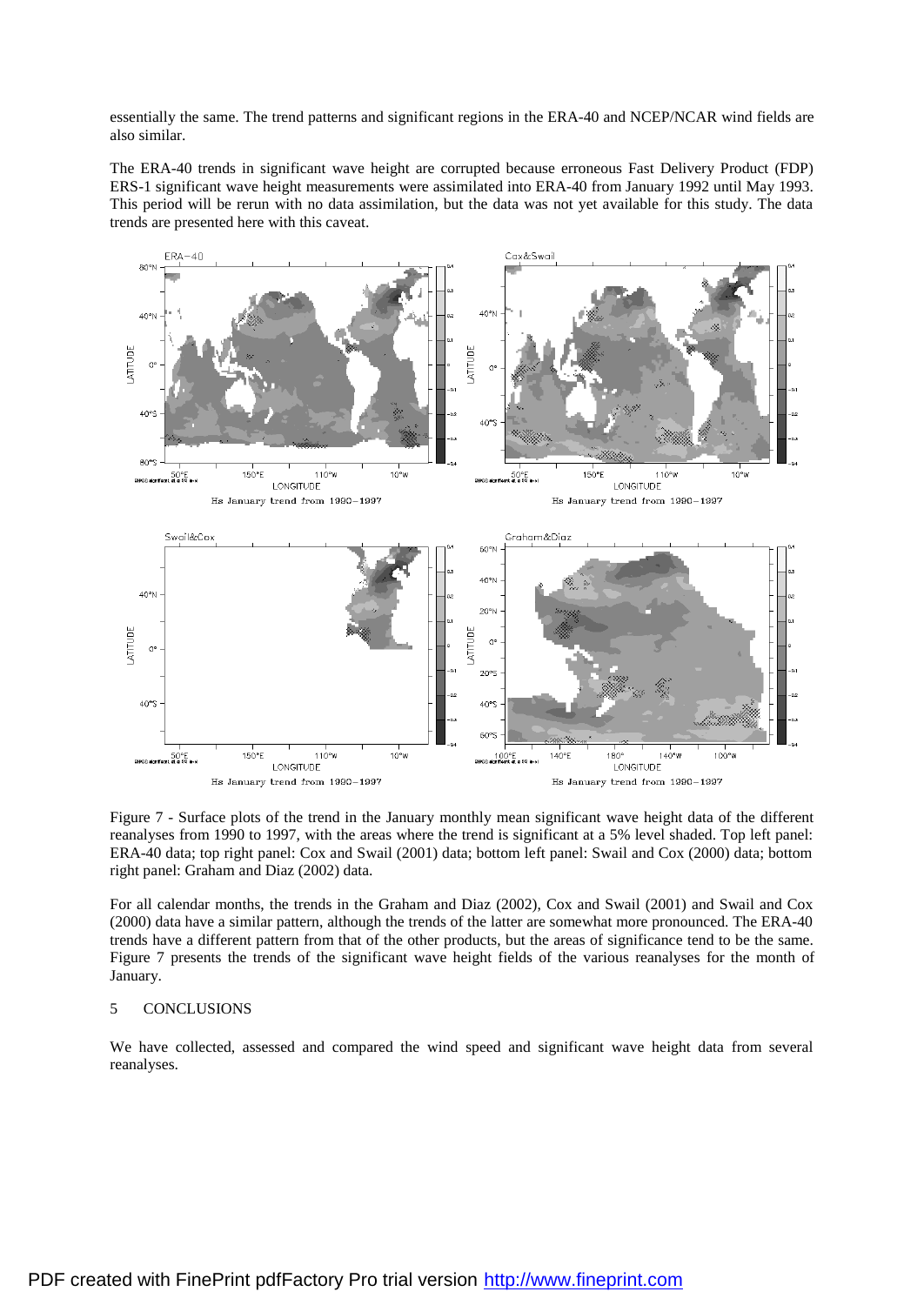The data were assessed against time averaged altimeter and buoy measurements. In a very crude way, the ERA-40 grid resolution was used as a reference for the averaging of the measurements. Since most problems with the data are at the high peaks, this would explain to a very small extent any possible underestimation of the high peaks by the Graham and Diaz (2002) and Cox and Swail (2001) waves and the NCEP/NCAR winds, and some overestimation by the Swail and Cox (2000) waves and winds.

Our assessment indicates that the Swail and Cox (2000) data, which is restricted to the North Atlantic, is the one which best represents the measurements within that basin. The ERA-40 results also compare well with the observations, and have in general better statistics than the other reanalyses results, especially as regards the significant wave height for 1997, a period where ERS-2 altimeter measurements are assimilated and in which the statistics are comparable with the ones obtained for the Swail and Cox (2000) data. Results of forcing the ODGP2 spectral wave model with the ERA-40 winds show that the use of another wave model forced with the ERA-40 winds can produce waves that compare better with observations. The same conclusion is drawn from the comparisons between the Cox and Swail (2001) and Graham and Diaz (2002) data, where the same wind fields were used to force the wave models and the results are quite distinct, not only at synoptic scales but also in terms of monthly means.

An interesting feature in the wind speed comparisons of the reanalyses results is their large differences in the tropics and the fact that differences are usually larger in the Southern than in the Northern Hemisphere, testifying to the present limitations of modelling those regions. This is a problem that is not only due to the lack of measurements in those regions, but also due to some deficiencies in the physical description of the processes, since the results also differ in the data for 1997 when both reanalysis models benefit from the assimilation of satellite measurements in those regions.

At a synoptic time scale the differences between the various reanalysis winds and waves are large. In terms of monthly mean the differences in wind fields of Swail and Cox (2000) and Cox and Swail (2001) are almost nowhere significant and the ERA-40 monthly means differ from those datasets mainly south of 30° N. The various significant wave height datasets differ both in synoptic and at monthly mean time scales. The longer term behaviour of both winds and waves in the various datasets analysed is however quite similar, an indication that the large time scale features are equally present in all datasets.

# 6 ACKNOWLEDGEMENTS

We are thankful to Helen Snaith of the Southampton Oceanography Centre for the altimeter data, to the American National Oceanographic Data Center for the available buoy data, and to Camiel Severijns for the Field library and technical support. This work was funded by the EU-funded ERA-40 Project (no. EVK2-CT-1999- 00027).

# 7 REFERENCES

Caires, S. and A. Sterl. Validation of the ERA-40 ocean wave dataset using triple collocation. Submitted to *Journal of Geophysical Research*. Also available as KNMI Preprint 2002-14.

Cox, A. T. and V. R. Swail, 2001: A global wave hindcast over the period 1958-1997: Validation and climate assessment. *J. Geophysical Research*, **106(C2)**, 2313-2329.

Gibson, J. K., and Coauthors, 1997: ERA description. (*Re-Analysis Final Report Series 1*). ECMWF. (71 pp.)

Gourrion, J. and Coauthors, 2002: A two parameter wind speed algorithm for Ku-band altimeters. Submitted to *J. Atm. And Oceanic Tech*.

Graham, N. E. and H. F. Diaz, 2002: Evidence of Intensification of North Pacific Winter Cyclones since 1948. *Bull. American Meteorological Society*, **82**, 1869-1893.

Kalnay, E. and Coauthors, 1996: The NCEP/NCAR 40-year reanalysis project. *Bull. Amer. Meteorol. Soc*., **77**, 437-471.